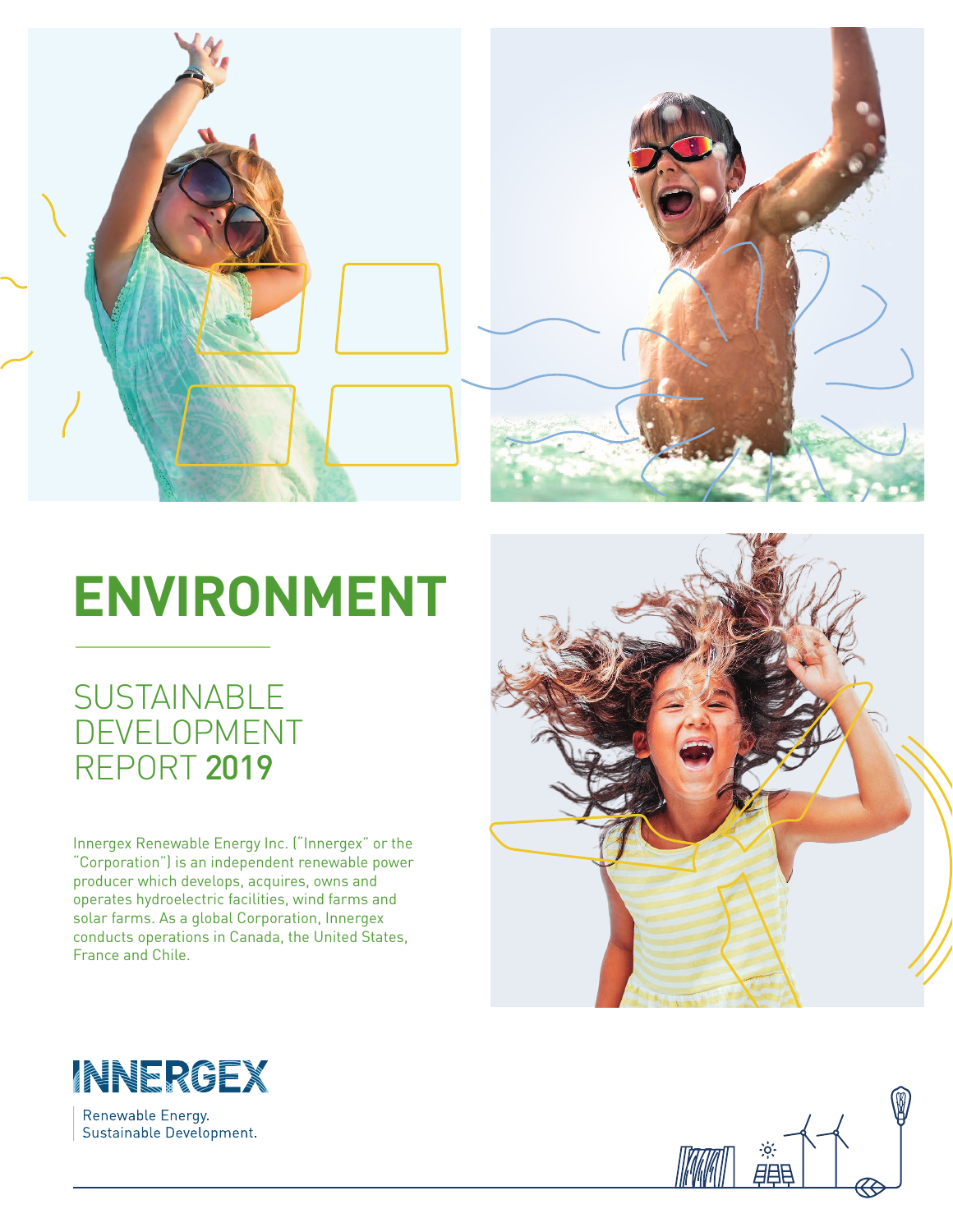### **INNERGEX TAKES ITS ENVIRONMENTAL RESPONSIBILITIES SERIOUSLY IN ALL ASPECTS OF ITS BUSINESS OPERATIONS.** EVERY STAGE IN OUR DEVELOPMENT STRATEGY, FROM CONCEPT THROUGH DEVELOPMENT, CONSTRUCTION AND OPERATION TO DECOMMISSIONING, CONSIDERS OUR ROLE AND RESPONSIBILITY TO ALIGN OUR ACTIONS WITH THE NATURAL SURROUNDINGS.

We remain driven by the belief that the three pillars of sustainability – environmental protection, social development and economic development – are mutually reinforcing, and are proud of our track record of successfully balancing People, our Planet and Prosperity.

Our approach to environmental stewardship is guided by two internal policies. The **Sustainable Development Policy** articulates Innergex's commitment to integrating sustainable development considerations in all aspects of its business, including its strategic planning, decision-making, management, and operations while the **Environment, Health and Safety Policy** addresses Innergex's commitment to identify, mitigate and/or compensate for impacts on the surrounding environment that arise from the construction and operation of our facilities.

### **NUMBER OF FACILITIES**

As at December 31

|              | 2019 | 2018 |
|--------------|------|------|
| <b>HYDRO</b> | 37   | 37   |
| <b>WIND</b>  | 26   | 25   |
| <b>SOLAR</b> | 5    | 4    |
| <b>TOTAL</b> | 68   | 66   |

### **INSTALLED CAPACITY (MW)**

As at December 31

|              | 2019               |                  | 2018               |                  |
|--------------|--------------------|------------------|--------------------|------------------|
|              | Gross <sup>1</sup> | Net <sup>2</sup> | Gross <sup>1</sup> | Net <sup>2</sup> |
| <b>HYDRO</b> | 1,181              | 797              | 1,181              | 797              |
| <b>WIND</b>  | 1,979              | 1,489            | 1,629              | 1,139            |
| <b>SOLAR</b> | 328                | 302              | 78                 | 52               |
| <b>TOTAL</b> | 3,488              | 2,588            | 2,888              | 1,988            |

### **CONSOLIDATED ENERGY OUTPUT (GWh)**

As at December 31

|              | 20193 | 2018  |
|--------------|-------|-------|
| <b>HYDRO</b> | 3,244 | 3,365 |
| <b>WIND</b>  | 4,442 | 2,929 |
| <b>SOLAR</b> | 336   | 68    |
| <b>TOTAL</b> | 8,022 | 6,362 |

All data in this report are for the years ended December 31, 2019 and December 31, 2018.

### **GHG INVENTORY**

Fighting climate change is one of the key principles at Innergex. Generating renewable energy exclusively means we are a low emitting source of greenhouse gas (GHG) emissions, relative to other energy sources, that promotes cleaner air as our facilities produce no air pollution and no significant GHG emissions. In 2014, we conducted our first GHG accounting of Scope 1 emissions resulting from our operations, which at the time included Canada and the United States. The results illustrated that our facilities produce electricity with no significant amounts of GHG emissions and in fact the amounts of renewable energy generated offset more than our own modest emissions (such as from vehicles or short-term backup generation due to outages). In 2019, we committed to disclosing our GHG emissions on an annual basis going forward. Increasing our output of renewable energy will allow us to make a bigger contribution in the fight against climate change to help build a cleaner future.

### **DIRECT AND INDIRECT GREENHOUSE GAS EMISSIONS (KG CO<sub>2</sub>E)**

| <b>EMISSION TYPE</b>                                         | 2019      |
|--------------------------------------------------------------|-----------|
| <b>Scope 1 Direct Emissions</b>                              | 2,095,706 |
| <b>Scope 2 Indirect Emissions</b>                            | 1,948,212 |
| Scope 1 + Scope 2 Total                                      | 4.043.918 |
| <b>Scope 1 Halocarbon Releases</b>                           | 2.864.990 |
| Total CO <sub>2</sub> Emission including Halocarbon Releases | 6,908,908 |

(kg CO<sub>2</sub>e/MWh Energy Produced)

| Total GHG Intensity                                  | 0.504 |
|------------------------------------------------------|-------|
| Total GHG Intensity including<br>Halocarbon Releases | 0.861 |

Note: Halocarbons in this context refers to sulfur hexafluoride (SF,) and methane (CH,). In 2019 we had three sulfur hexafluoride (SF<sub>6</sub>) releases from high-voltage electrical systems at two of our<br>facilities, resulting in a release of a total of 171.74 lbs. The majority of the loss occurred during construction of a substation at a facility in the United States.

2 Net capacity is the proportional share of the total capacity attributable to Innergex based on its ownership interest in each facility.

3 Production Proportionate as reported in the Corporation's 2019 Management Discussion & Analysis.

On May 23, 2019, the Corporation announced completion of the sale of its wholly owned subsidiary Magma Energy Sweden A.B., which owns an equity interest of approximately 53.9% in HS Orka hf, owner of two geothermal facilities in operation, one hydro project in development and prospective projects in Iceland. As a result, they are not included in this document.

<sup>1</sup> Gross installed capacity is the total capacity of all operating facilities of Innergex.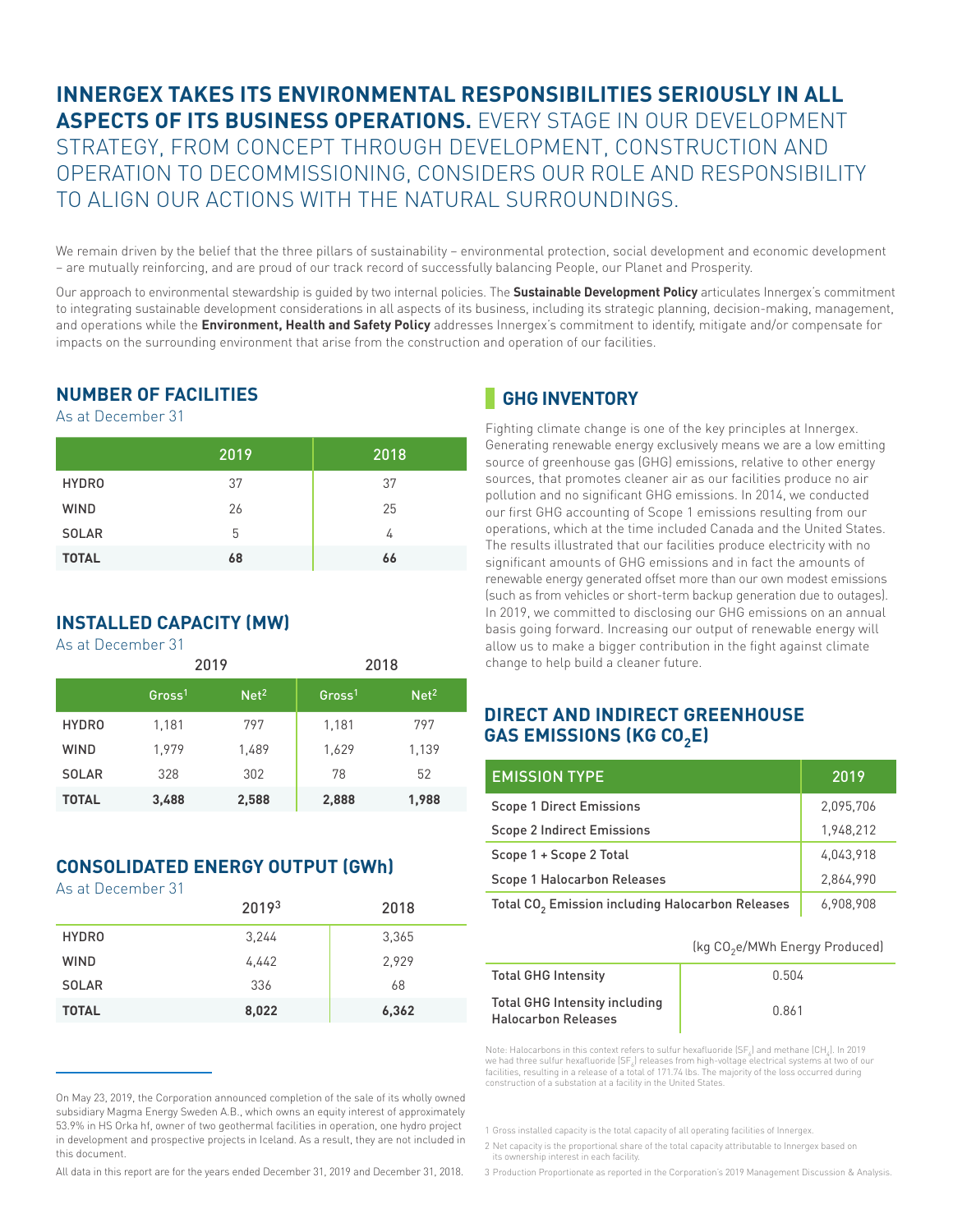Innergex remains committed to producing 100% renewable energy and will not consider adding any technology that emits CO<sub>2</sub> from generating electricity to our portfolio of assets.

### **EMISSIONS AVOIDED**

Our goal is to produce electricity from renewable sources that have no significant GHG emissions and contribute to reducing CO<sub>2</sub> emissions to fight climate change. We are proud that the energy we generate contributes to offsetting  $CO<sub>2</sub>$  emissions from other sources.

The annual GHG emissions offset by Innergex's production of clean, renewable energy in 2019 was approximately

# 5,671,704

metric tonnes of  $CO<sub>2</sub>$  avoided, or the equivalent of removing

### 1,225,335 GASOLINE PASSENGER VEHICLES DRIVEN **FOR ONE YEAR**<sup>1</sup>

1 Based on Innergex's 2019 Production Proportionate of 8,021,758 MWh, and calculated through https://www.epa.gov/energy/greenhouse-gas-equivalencies-calculator

#### Joining the September 27 Climate March in Montreal and Vancouver

### **MANAGING WASTE**

As part of our disclosures, in 2019, we recorded 20 significant (those greater than 1 L in volume) spills at operational facilities. These spills were immediately and properly cleaned up and any affected soils were disposed of properly in accordance with regulations. Four of the spills were reported to regulatory bodies as required under the conditions of permits. The Corporation received zero fines or other sanctions in 2019 for non-compliance in environmental matters.

Our Spill Management Procedure in British Columbia is designed to improve our response and align with provincial regulations. We are presently formalizing similar procedures in our other areas of operation in line with provincial, state and federal requirements.

Innergex promotes recycling and reuse throughout the organization. We have different systems in place to address the specifics at each of our operating sites as they vary from urban office environments to the remote backcountry.

During construction, our Engineering, Procurement, and Construction contractors are required to provide waste management plans that include proper recycling or disposal of waste that follow local, regional and federal regulations as well as our procedures laid out in our internal waste management guidelines.

Though our facilities do not generate waste associated with their operation, we nonetheless have protocols in place to deal with typical waste generation. Operators at our facilities, mostly in remote locations, sort waste from our facilities to be sent to recycling facilities or disposal depending on the geographic location and availability of services in that jurisdiction.